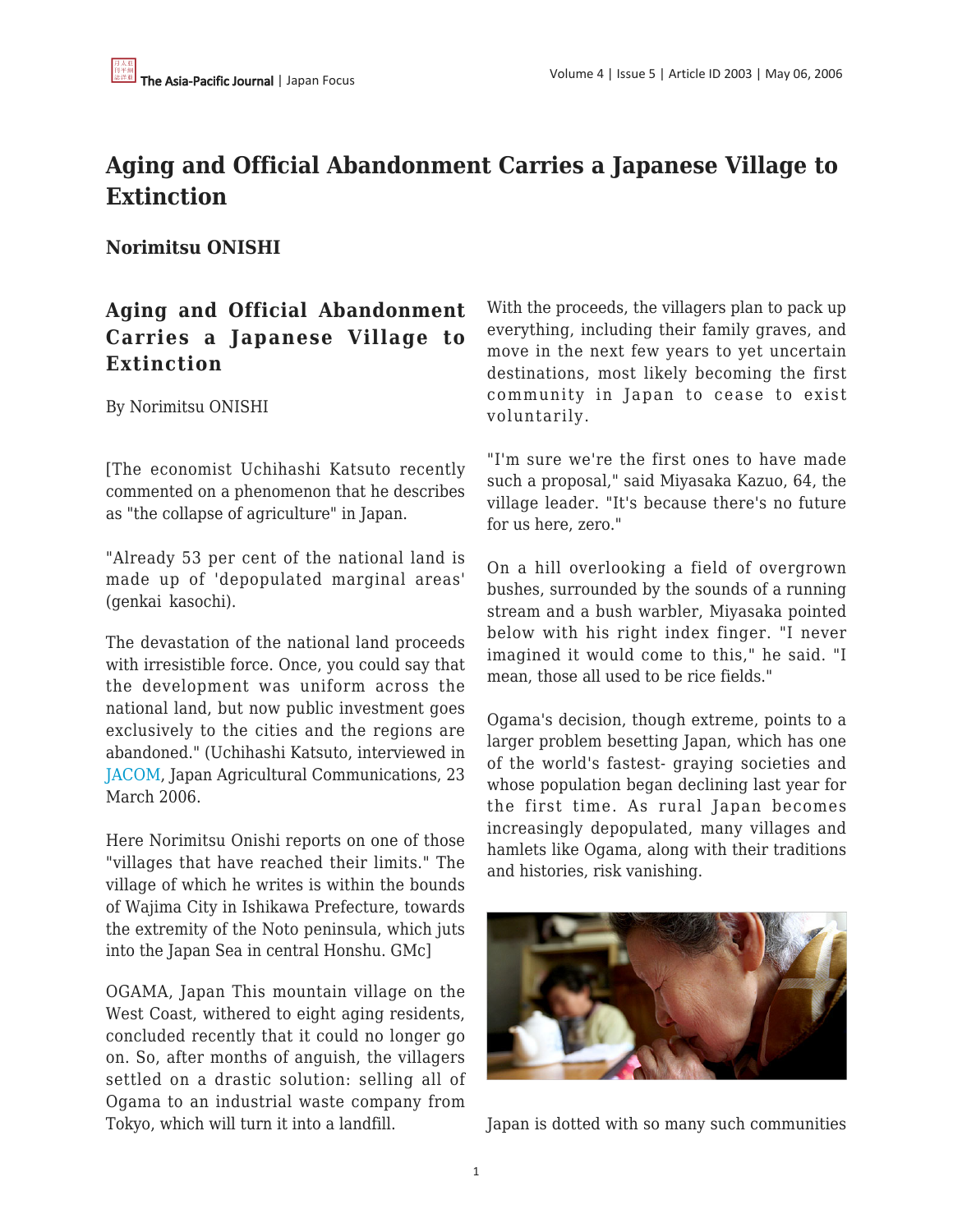that academics have coined a term - "villages that have reached their limits" - to describe those with populations that are more than half elderly. Out of 140 villages in Monzen, the municipality that includes Ogama, 40 percent have fewer than 10 households, inhabited mostly by the elderly.

Rural Japan has never recovered from its long recession, unlike urban areas. Many of its commercial main streets have been reduced to what the Japanese call "shuttered streets," and few rural areas have found economic alternatives to the huge public works projects that the long-governing Liberal Democratic Party kept doling out.

During his five years in office, Prime Minister Koizumi Junichiro has reduced public works spending that yielded money and jobs to local construction companies.

Koizumi cut subsidies and tax redistribution to local governments, instead giving them the power to collect taxes directly. But rural officials argue that with a decreasing population and few businesses, there are few taxes to collect.

In keeping with a nationwide movement to combine financially squeezed municipalities, Monzen merged with nearby Wajima City in February. In 2000, revenue from the national government to the two municipalities totaled \$114 million, accounting for 50 percent of their overall revenue; in 2005, money from the capital fell to \$90 million, or 44 percent of revenue.

Kaji Fumiaki, mayor of the merged municipality, said recent changes amounted to a "simple logic of telling the countryside that it should die."

Ogama lies in a valley in a mountain facing the sea, reached by a single-lane road that winds its way through a deep green forest where foxes and raccoon dogs - forest-dwellers that, in Japanese myth, trick human beings by shifting their shapes - are spotted regularly. The road ends here.



The Noto peninsula is being marketed as a major tourist area

Mizushiri Bunzo, 81, a historian in Wajima, said Ogama (whose name means "Big Pot") was the place where monks cleansed themselves before going up Takatsume, a sacred mountain.

After World War II, there were about 30 households here, each with eight or nine people. Today, three couples live in one corner of the village, and two women live alone in another corner. A small hill rises in the center, atop which stands a Shinto shrine whose gate was partly felled by an earthquake years ago.

Small streams flow from the surrounding mountains, keeping the ground here moist and covered with patches of moss. The expanding forest has begun reclaiming once cultivated land, hiding the ruins of abandoned houses, and blocking the sunlight.

"Our house is still standing, thankfully," said Miyasaka Harue, the village leader's wife and, at 61, Ogama's youngest inhabitant. "But when you look at the houses collapsing one after another, you understand what's ahead for your own house."